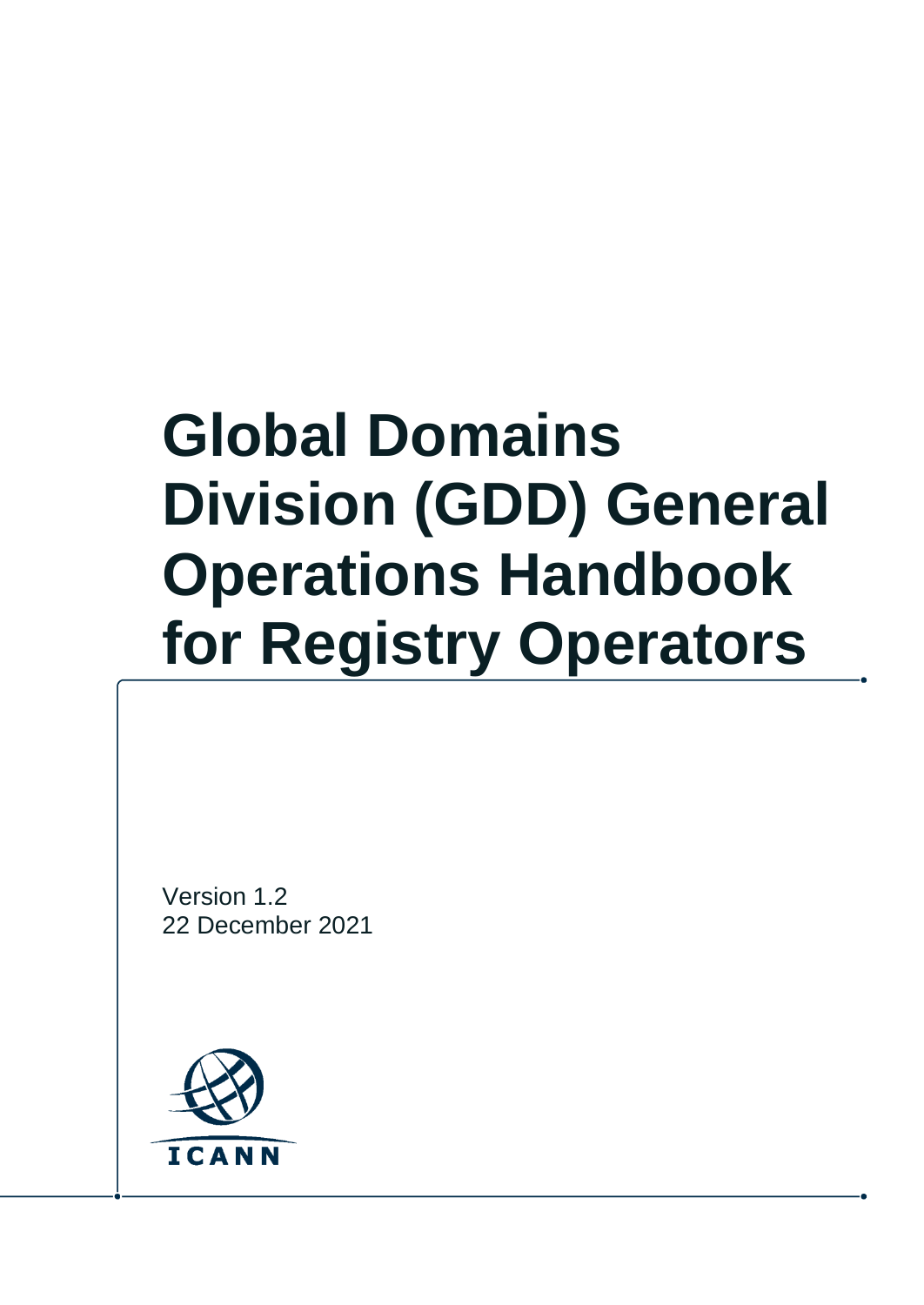#### **TABLE OF CONTENTS**

| <b>I. OVERVIEW</b>                                                                 | 3                            |
|------------------------------------------------------------------------------------|------------------------------|
| Welcome<br><b>Revisions in This Release</b>                                        | 3<br>$\overline{\mathbf{r}}$ |
| <b>Domain Name Industry Ecosystem</b>                                              | $\overline{4}$               |
| <b>II. INTERFACES TO REGISTRY OPERATORS</b>                                        | 5                            |
| <b>Global Domains Division (GDD)</b>                                               | 5                            |
| <b>ICANN Contractual Compliance</b><br><b>Organizations for Registry Operators</b> | 6<br>6                       |
| III. ONGOING REGISTRY OPERATIONS                                                   | 7                            |
| IV. USEFUL TOOLS, REGISTRY RESOURCES, AND ADDITIONAL INFORMATION                   | 9                            |
| <b>Useful Tools</b>                                                                | 9                            |
| <b>Registry Resources on icann.org</b><br><b>Additional Information</b>            | 10<br>11                     |
| <b>V. REGISTRY OPERATOR OBLIGATIONS</b>                                            | 12                           |
| <b>Continuous Obligations</b>                                                      | 12                           |
| <b>Daily Obligations</b>                                                           | 15                           |
| <b>Weekly Obligations</b>                                                          | 15                           |
| <b>Monthly Obligations</b><br><b>Quarterly Obligations</b>                         | 15<br>15                     |
| <b>Annual Obligations</b>                                                          | 16                           |
|                                                                                    |                              |

This GDD General Operations Handbook is provided for general education and informational purposes only, and is not intended to modify, alter, amend or otherwise supplement the rights, duties, liabilities or obligations of the registry operator under the terms and conditions of the base Registry Agreement or policies. This GDD General Operations Handbook should not serve as a substitute for the base Registry Agreement. As this document is meant to provide a high-level overview, you should not act or rely upon the information in this GDD General Operations Handbook without first confirming your obligations or rights under the base Registry Agreement itself. The information contained in this GDD General Operations Handbook shall not be deemed as legal advice by ICANN, and ICANN shall not be held liable for indirect, special, incidental, punitive or consequential damages of any kind including loss of profits, arising under or in connection with the registry operator's use of or reliance upon this GDD General Operations Handbook.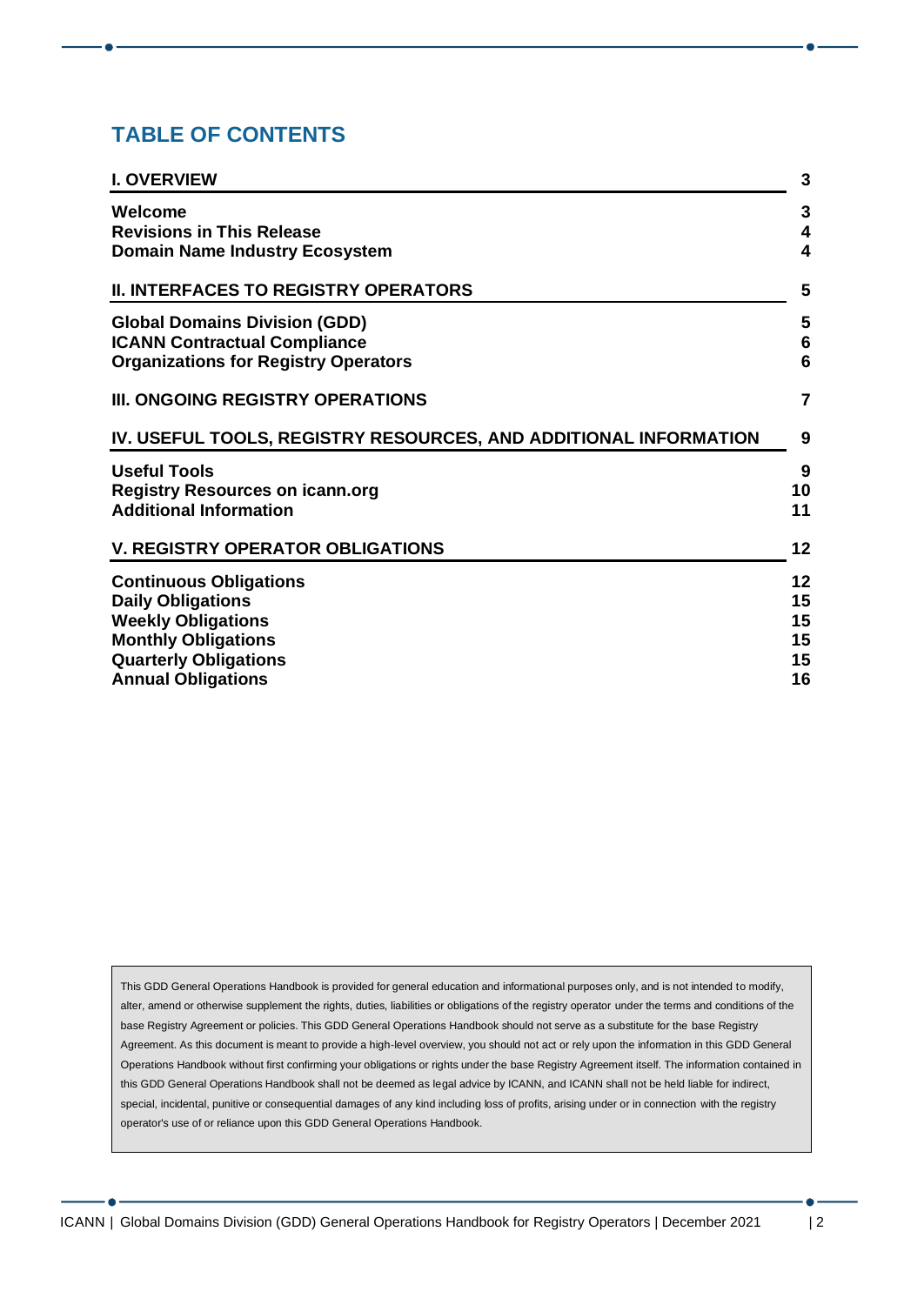## <span id="page-2-0"></span>**I. Overview**

#### <span id="page-2-1"></span>Welcome

As a registry operator, there are many obligations at various stages throughout the life of a generic top-level domain (gTLD). The *GDD General Operations Handbook* was initially developed in collaboration with the [Brand Registry Group \(BRG\)](http://brandregistrygroup.org/) as a resource targeted toward .BRAND TLD registry operators. After development, it became apparent that this information may be useful to all registry operators. The *Handbook* has been modified to provide high-level information pertaining to ongoing registry operations required to fulfill the obligations specified in the [base Registry Agreement](https://newgtlds.icann.org/sites/default/files/agreements/agreement-approved-31jul17-en.html) includin[g Specification 13.](https://newgtlds.icann.org/sites/default/files/agreements/agreement-approved-specification-13-21jan21-en.pdf) As you use this handbook, be sure to click on the links to additional information on services and resources. We hope this document serves as a helpful tool. For gTLDs not on the base Registry Agreement, refer to the language in the respective Registry Agreement as it may differ from what is outlined in this handbook.

The ICANN organization (org) stands ready to assist you with ongoing operations of your gTLD to ensure that it operates as smoothly as possible. Your feedback on the *GDD General Operations Handbook* is encouraged and appreciated. Please email any suggestions or comments to [globalsupport@icann.org](mailto:globalsupport@icann.org) and use "GDD General Operations" Handbook Feedback" in the subject line.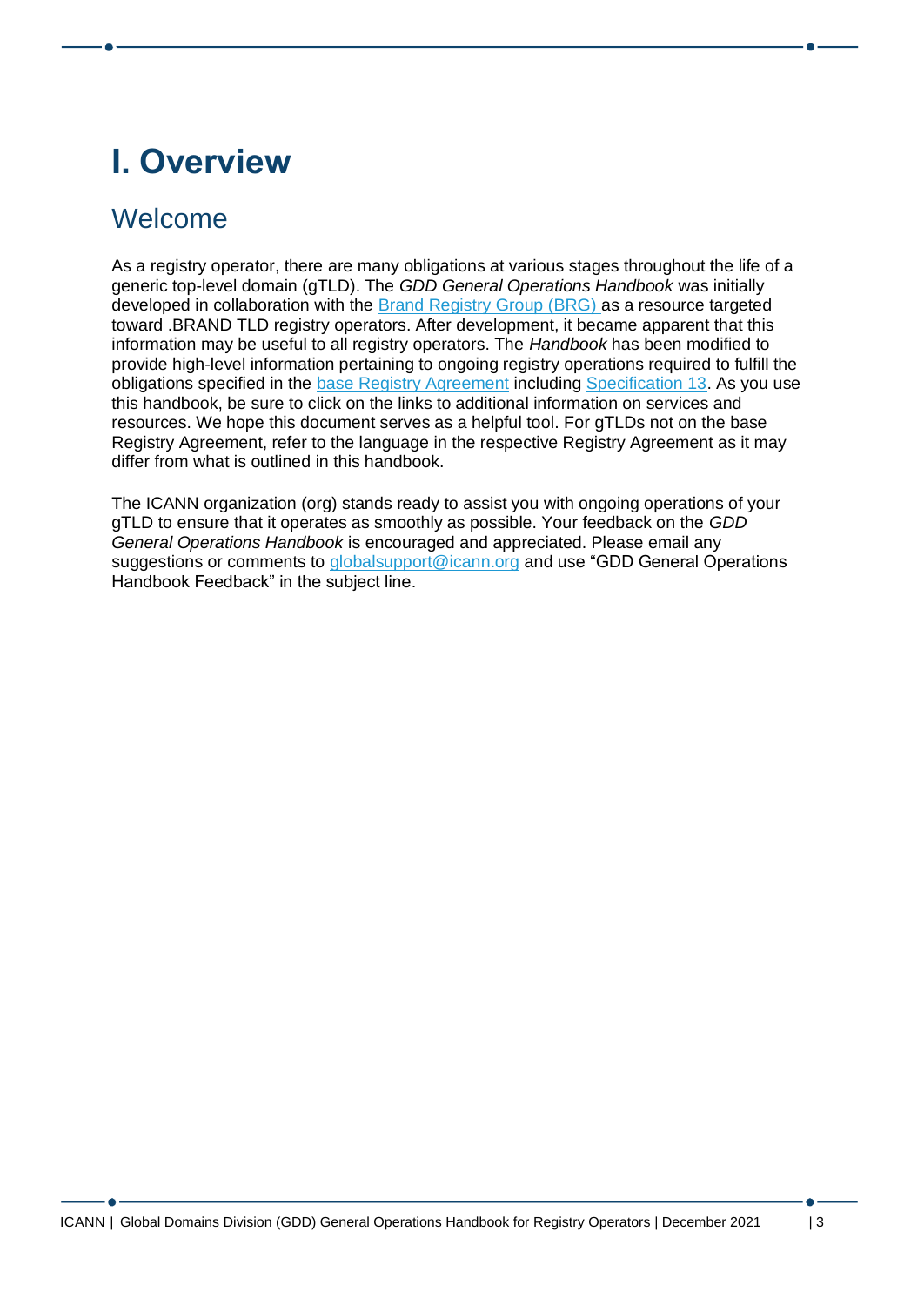#### <span id="page-3-0"></span>Revisions in This Release

The table below outlines updates made from v1.1 of the *GDD General Operations Handbook*

| Update(s)                             | <b>Notes</b>                                                   |
|---------------------------------------|----------------------------------------------------------------|
| <b>Open Data</b>                      | Open Data Added to Registry Resources on icann.org             |
| <b>Cross-Ownership</b><br>Information | Cross-Ownership Information Added to Continuous<br>Obligations |

#### <span id="page-3-1"></span>Domain Name Industry Ecosystem

The diagram below (available at [https://www.icann.org/news/multimedia/163\)](https://www.icann.org/news/multimedia/163) illustrates the various stakeholders involved in the domain name industry ecosystem. Note the placement of registry operators in the innermost concentric circle, along with registrars, registry service providers and resellers.



This graphic is a living document, designed to provide a high level<br>only and is not intended to be a definitive guide. Some of the nam

**@① 2013 | Creative Con**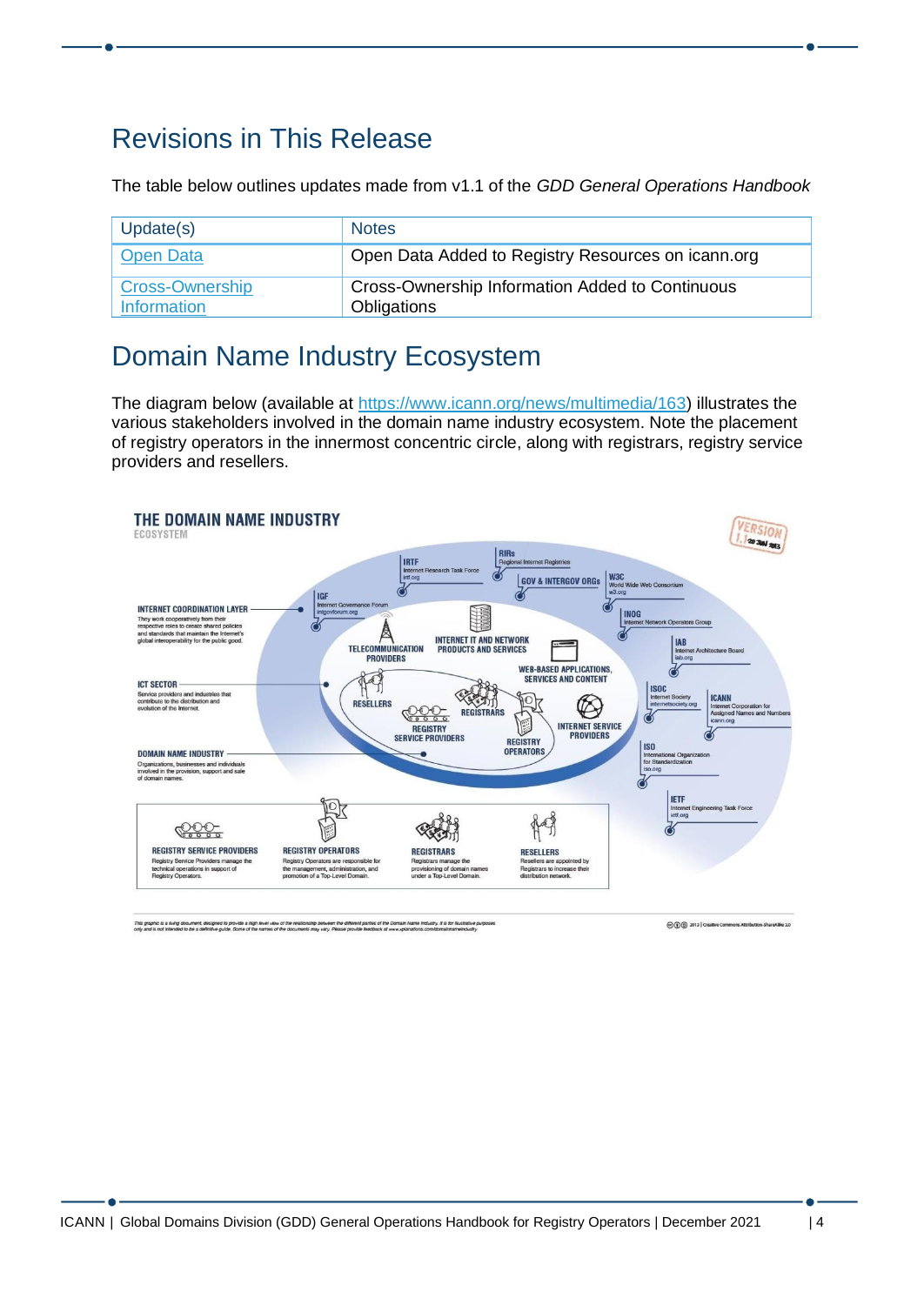## <span id="page-4-0"></span>**II. Interfaces to Registry Operators**

#### <span id="page-4-1"></span>Global Domains Division (GDD)

ICANN implements domain name policies through contracts and services. The Global Domains Division (GDD) of the org is the unit that engages with the Internet community to implement policies.

The purpose of GDD is to serve the global public interest, the registrants and end-users of the Internet by ensuring a secure and stable Domain Name System (DNS), while promoting trust, choice, and competition in the domain name service industry.

Service Delivery, Technical Services, Global Support Center and GDD Accounts and Services are a few of the teams that you may interact with under the GDS umbrella.

- **Service Delivery –** The mission of the GDD Operations team is to deliver defined, repeatable services and processes to applicants and contracted parties in a timely, consistent and predictable manner. Examples of such services include: Registry Services Evaluation Policy [\(RSEP\)](https://www.icann.org/resources/pages/rsep-2014-02-19-en) requests, Registry Operator Name Change, Change of Control, and Material Subcontracting Arrangement (MSA) assignments.
- [Technical Services](https://www.icann.org/resources/pages/technical-functions-gdd) **–** This team is responsible for managing technical projects and providing subject matter expertise on technical issues related to the DNS.
- [Global Support Center \(GSC\)](https://www.icann.org/resources/pages/customer-support-2015-06-22-en) **–** The GSC is the first point of contact for questions and concerns pertaining to a registry operator. The team provides global, 5x24 support to ICANN contracted parties and the Internet community at large. If you have a question, open a general inquiry case in the Naming Services portal or email [globalsupport@icann.org.](mailto:globalsupport@icann.org)
- [GDD Accounts and Services](https://www.icann.org/resources/pages/registries/registries-en) **–** This team serves the domain name marketplace by supporting the registry operators to fulfill their contractual obligations. With a global presence, the team collaborates with registry operators to ensure a secure, stable, and resilient domain namespace.

Each registry operator has an assigned account manager who serves as its point of contact for matters of escalation. Account managers are the registry operator's liaison within the org and represent registry operators' needs throughout the organization. Through periodic communications via email, scheduled calls, or in-person meetings at ICANN events, account managers are able to stay abreast of a registry operator's business needs and challenges. By having an open line of communication, either directly with the registry operator or with third parties representing registries, account managers work proactively to address concerns and provide educational resources and opportunities. If you do not know who your account manager is, email [globalsupport@icann.org](mailto:globalsupport@icann.org) for an introduction.

The base Registry Agreement defines the rights, obligations, and provisions for registry operators to operate their top-level domain names. In circumstances where the registry operator must inform or request consent or approval from the org, services have been developed to facilitate these processes. Service managers are responsible for the planning, design, implementation, and maintenance of these registry services.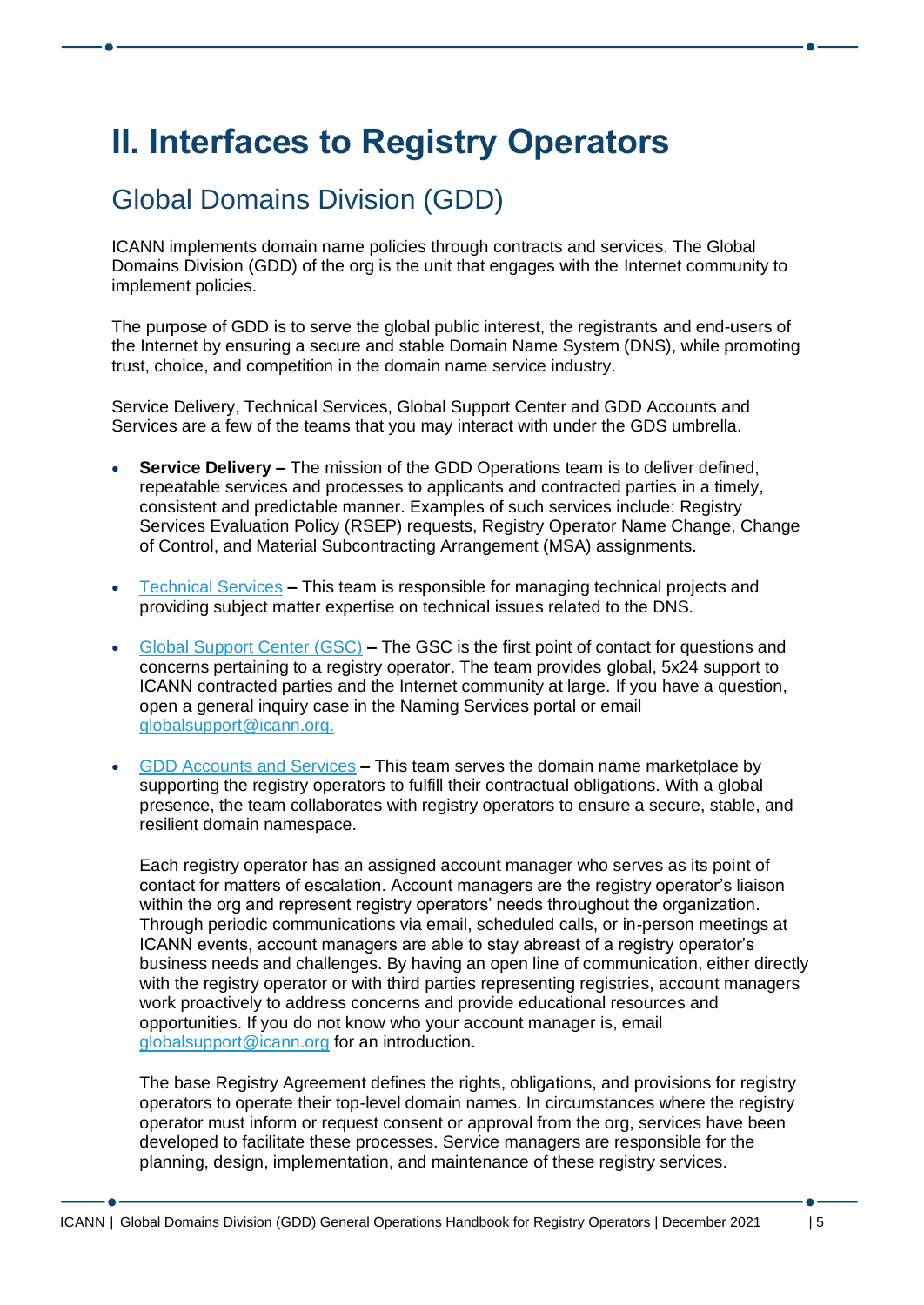Additionally, the GDD Accounts and Services team implements ICANN [consensus](https://www.icann.org/resources/pages/registrars/consensus-policies-en)  [policies](https://www.icann.org/resources/pages/registrars/consensus-policies-en) by creating implementation plans, engaging the [Implementation Review Team,](https://www.icann.org/policy/implementation) providing training, and conducting outreach to the public and relevant stakeholders.

#### <span id="page-5-0"></span>ICANN Contractual Compliance

The [ICANN Contractual Compliance](https://www.icann.org/resources/pages/approach-processes-2012-02-25-en) team monitors and enforces the requirements of registry operators' Registry Agreements, as well as consensus and temporary policies. This team monitors and audits registry operations, per Section 2.11 of the base Registry Agreement, and responds to potential violations. It is imperative that registry operators respond to ICANN Contractual Compliance inquiries and notifications immediately. Failure to do so in a timely fashion may lead to escalation and, if not cured, a breach of contract.

#### <span id="page-5-1"></span>Organizations for Registry Operators

(alphabetic order)

- [Brand Registry Group \(BRG\)](http://brandregistrygroup.org/) **–** The BRG is an association of companies that share the goal of empowering dotBrand TLDs in the domain name industry. The BRG's purpose is to support the collective interests of its members and help them derive maximum value from their dotBrand TLD. The BRG is an Associate Member of the gTLD Registries Stakeholder Group (RySG).
- [Generic Names Supporting Organization \(GNSO\)](https://gnso.icann.org/en/) **–** The GNSO brings together smaller stakeholder groups, which in turn bring together [constituencies](https://icannwiki.org/Constituency) and other groups, which together form one [Supporting Organization](https://icannwiki.org/SO) to develop policies, form consensus, and make recommendations related to gTLDs to the ICANN Board.
- [geoTLD.group](https://geotld.group/) **–** The geoTLD.group is an international not-for-profit membership association that represents the interests of geographic TLDs identifying a city, region, language or culture. Members include government entities, companies and associations. The geoTLD.group is an Associate Member of the gTLD Registries Stakeholder Group (RySG).
- [gTLD Registries Stakeholder Group \(RySG\)](http://www.rysg.info/) **–** A member of the GNSO, the RySG facilitates communication among gTLD registry operators and conveys the views of the RySG to the GNSO Council, the ICANN Board and other participants in the ICANN community, with an emphasis on consensus policies related to interoperability, technical reliability, and/or stable operation of the Internet or the DNS. The primary role of the RySG is to represent the interests of all registry operators.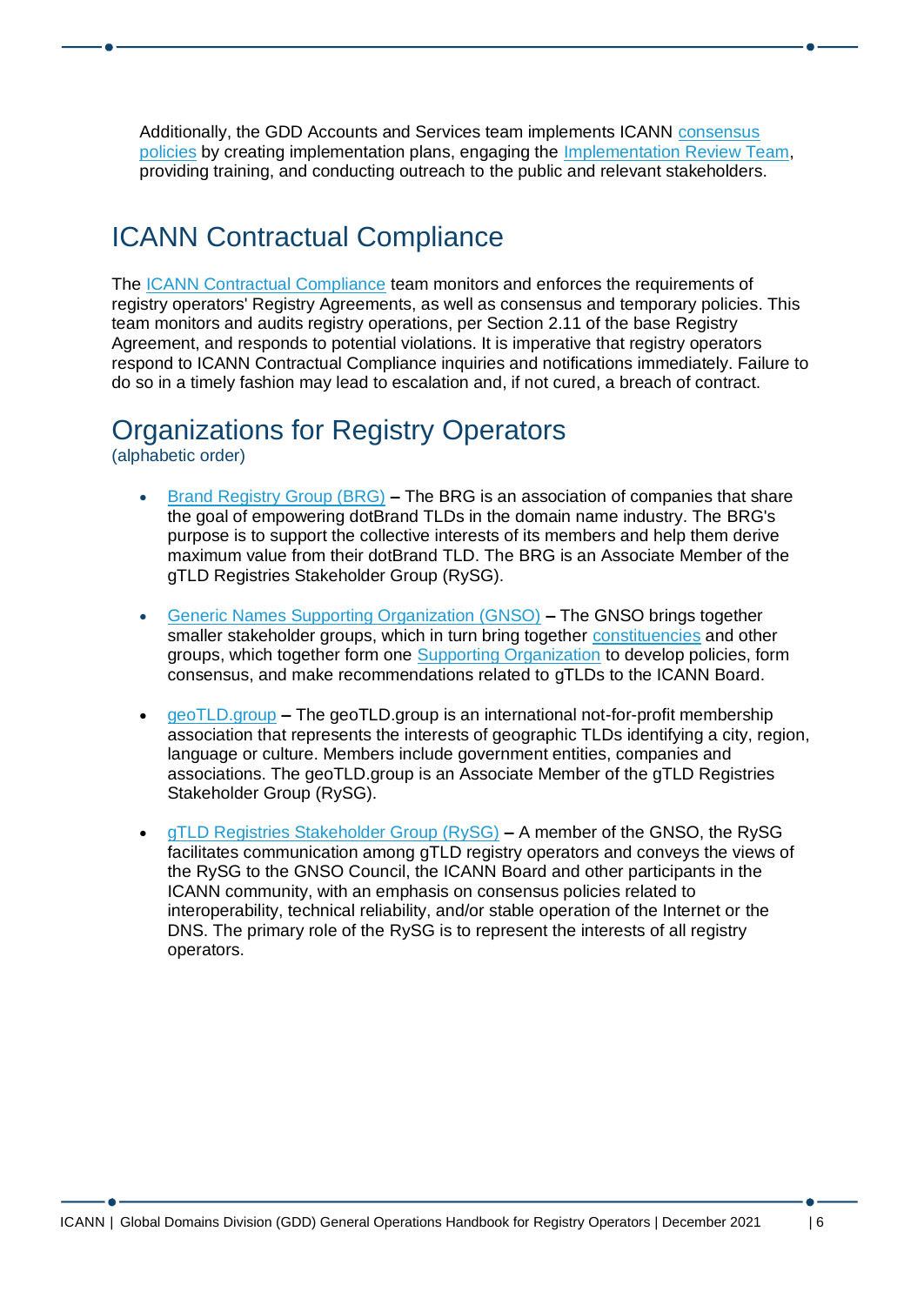## <span id="page-6-0"></span>**III. Ongoing Registry Operations**

- [Assignments and Changes of Control](https://www.icann.org/resources/change-of-control) **–** Assignments of a registry agreement, and Changes of Control of a registry operator are two types of transactions identified in the base Registry Agreement. Note that Changes of Control can involve a change in the entity controlling the registry operator. Refer to the [Change of Control How to](https://www.icann.org/en/system/files/files/change-of-control-guide-13dec17-en.pdf)  [Guide](https://www.icann.org/en/system/files/files/change-of-control-guide-13dec17-en.pdf) for additional information regarding which ICANN process applies to a particular transaction, and on how to submit a request.
- [Material Subcontracting Arrangement \(MSA\) Change](https://www.icann.org/resources/material-subcontracting-arrangement) **–** An MSA change is a change to any subcontracting arrangement related to one or more of the Critical Functions of a gTLD registry, such as DNS resolution. This typically refers to a registry changing its back-end registry operator, also known as a back-end service provider or a registry service provider (RSP). Refer to the [Material Subcontracting Arrangement](https://www.icann.org/en/system/files/files/msa-change-guide-15dec21-en.pdf)  [Change Guide](https://www.icann.org/en/system/files/files/msa-change-guide-15dec21-en.pdf) for additional information on submitting a request.
- [Continued Operations Instrument \(COI\) Services](https://www.icann.org/resources/pages/coi-2015-09-28-en) **–** The COI (letter of credit or cash escrow agreement) ensures that sufficient financial resources are in place to support the continued operation of the critical registry functions related to the gTLD in the event of problem with the registry's operation of the gTLD. The COI Obligation Release Service facilitates the release of COI(s) that are no longer required once ROs fulfill their 6-year COI obligation per Specification 8 of the RA. The COI Amendment Service facilitates requests for changes to the value of a COI or its details (e.g. final expiry date).
- Community gTLD [Change Requests](https://www.icann.org/resources/pages/community-gtld-change-requests-en) **–** The Community gTLD Change Request procedure permits a Community gTLD registry operator to seek modifications to Specification 12 without removing the Community Registration Policies, excessively broadening or narrowing registrant eligibility and/or name selection requirements, or resulting in significant negative impact to the TLD Community. The [Community gTLD](https://www.icann.org/en/system/files/files/community-gtld-change-requests-guide-13jul18-en.pdf)  [Change Requests How to Guide](https://www.icann.org/en/system/files/files/community-gtld-change-requests-guide-13jul18-en.pdf) provides further instructions on how to submit a request, indicates what supporting materials are required, and explains how the org evaluates a request to ensure it is within the scope of the [procedure.](https://www.icann.org/resources/pages/community-gtld-change-requests-procedure-2018-06-01-en)
- **Data Escrow Agent (DEA) Change Request –** Registry operators must comply with the DEA requirements set forth in Section 2.3 and Specification 2 of the base Registry Agreement. To submit a DEA change, please log into the Naming Services portal and follow the detailed instructions for submitting your request.
- [Registry Agreement Termination](https://www.icann.org/resources/pages/gtld-registry-agreement-termination-2015-10-09-en) **–** Under the base Registry Agreement, either party may terminate pursuant to certain requirements in the Registry Agreement, including but not limited to the following:
	- Section 4.3 and its subsections termination by the org
	- Section 4.4 and its subsections termination by the registry operator
- [Registry Operator Name Change](https://www.icann.org/resources/pages/registry-operator-name-change) **–** If a registry operator changes the name of its organization, and it is not the result of a change of control, the registry operator must notify the org of the change using the Registry Operator Name Change service. The process for submitting a request can be found in the [Registry Operator Name](https://www.icann.org/en/system/files/files/registry-operator-name-change-25sep17-en.pdf)  [Change How to Guide.](https://www.icann.org/en/system/files/files/registry-operator-name-change-25sep17-en.pdf)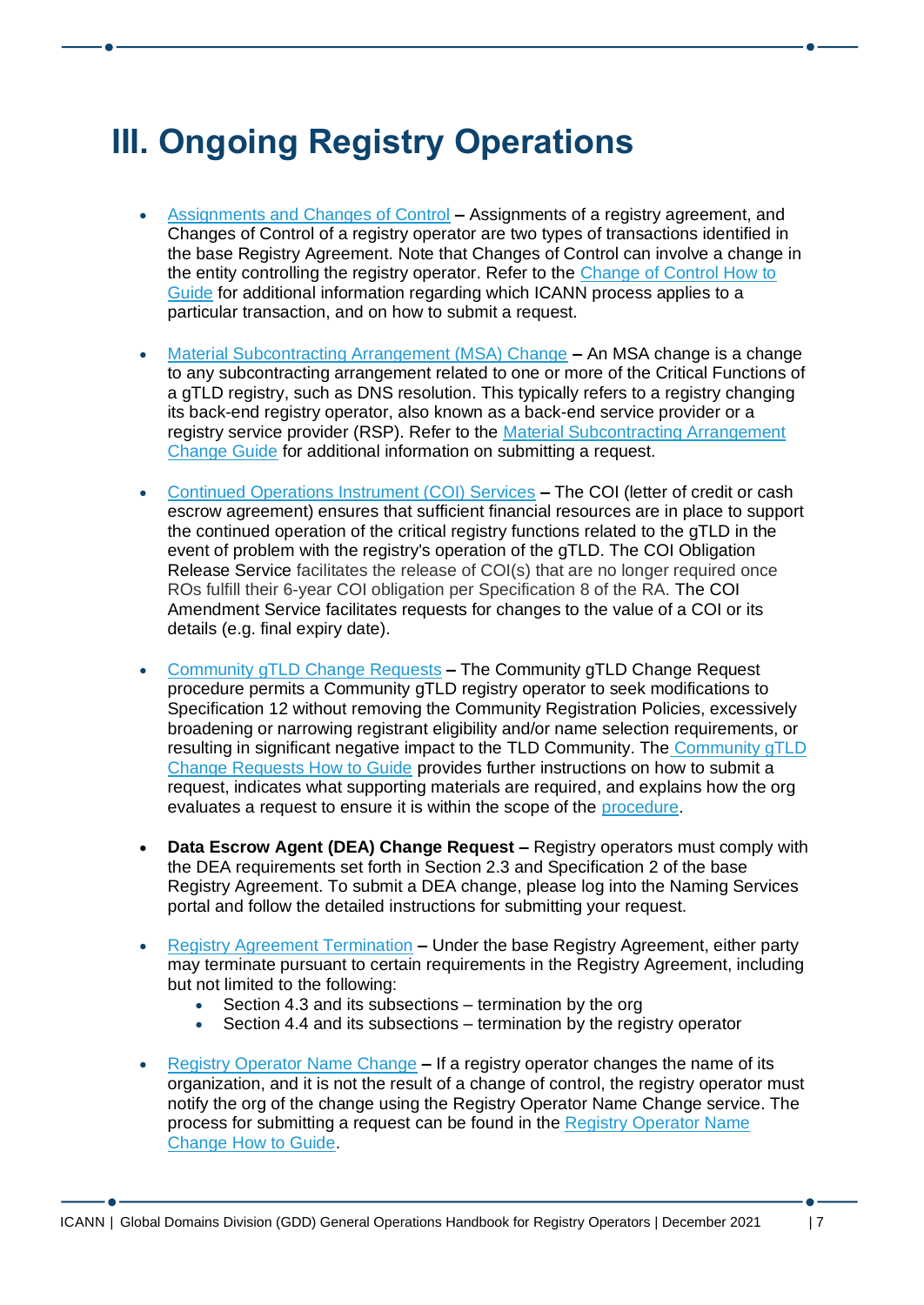- [Registry-Registrar Agreement \(RRA\) Amendment](https://www.icann.org/resources/pages/rra-amendment-2021-03-31-en) **–** The RRA Amendment process was developed for consideration of proposed amendments to RRAs where the registry operator is required to obtain org approval of such amendments. This process is designed to ensure registrar input (and public input, where appropriate) before the org approves or otherwise resolves changes to an RRA.
- [Registry Service Evaluation Policy \(RSEP\)](https://www.icann.org/resources/pages/rsep-2014-02-19-en) **–** RSEP was developed through ICANN's consensus policy development process. The RSEP process is the mechanism to add, modify or remove a registry service as defined in the base Registry Agreement and in [Section 1.1 of the RSEP.](https://www.icann.org/resources/pages/registries/rsep/policy-en) The [RSEP Guide](https://www.icann.org/en/system/files/files/rsep-how-to-guide-04jun21-en.pdf) explains how the org evaluates the proposed service for its potential effect on security, stability and/or competition as they are defined under the RSEP.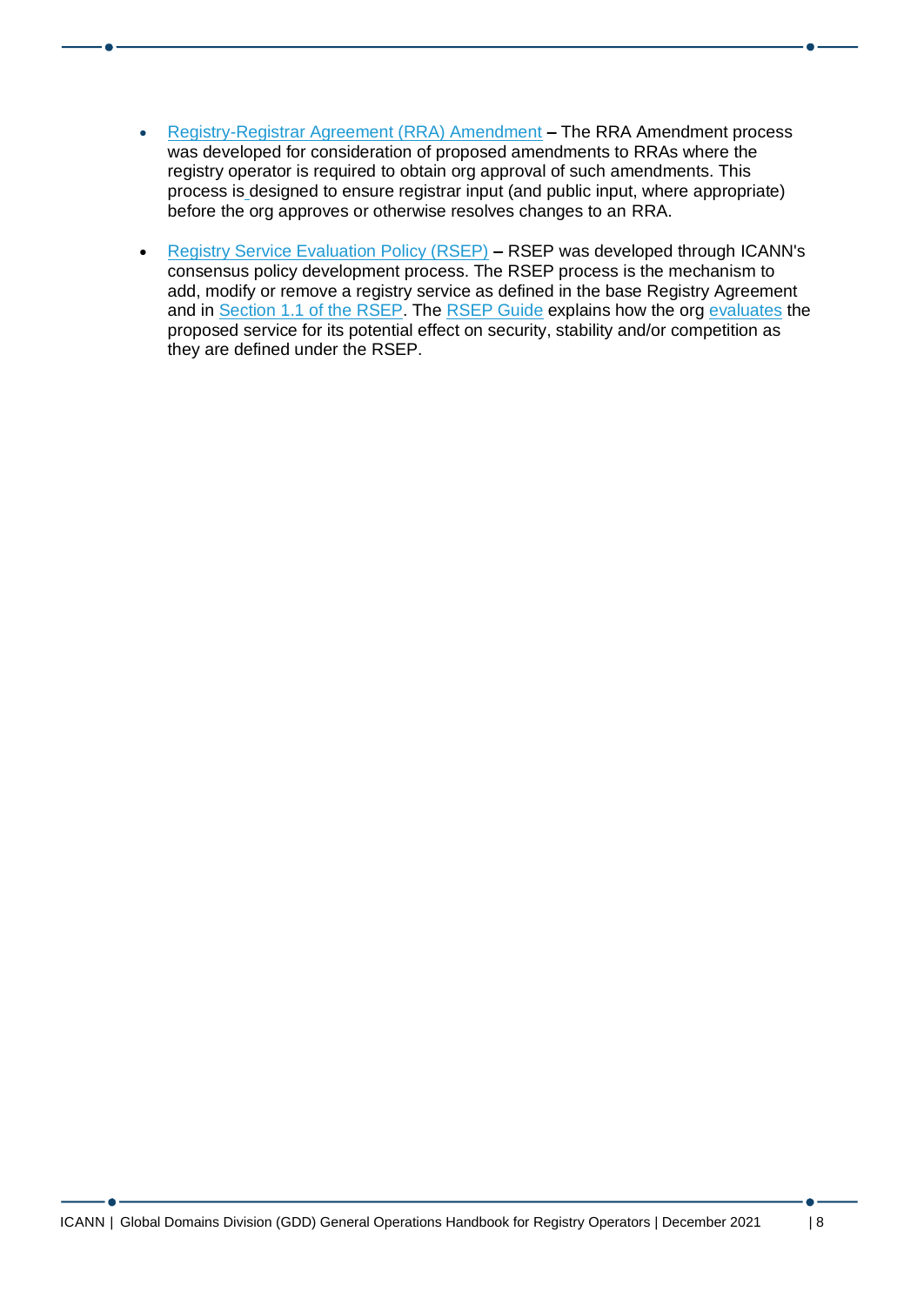## <span id="page-8-0"></span>**IV. Useful Tools, Registry Resources, and Additional Information**

Ongoing registry operations continue for the life of the gTLD in accordance with the base Registry Agreement. Below are useful tools and registry resources for ongoing operations of the gTLD.

#### <span id="page-8-1"></span>Useful Tools

• [Centralized Zone Data Service \(CZDS\)](https://www.icann.org/resources/pages/czds-2014-03-03-en) **–** [Zone files](https://czds.icann.org/en/help/what-are-tld-zone-files) are text files that contain mappings between domain names and Internet Protocol (IP) addresses and other resources. The information included in a zone file is publicly available and can be accessed by any Internet user, as mandated by Specification 4 of the base Registry Agreement. Those who access this data include domain name security professionals who track malicious behavior, spam, and malware; legal professionals who identify typosquatting, trademark infringement, or similar misuse; and academicians who use the information for studying market trends and trending words used as domain names.

The [CZDS](https://czds.icann.org/en) provides a centralized access point to access and download zone files. Requests for access must be approved or denied by registry operators per the terms defined in Specification 4, Section 2 of the base Registry Agreement. Bulk processing can help process multiple requests simultaneously through the selection boxes on the list of pending requests. By default, access is set to 4,000 days. However, registry operators can change the access period to between 90 and 4,000 days for their gTLDs. CZDS also enables registry operators to auto-approve zone file access requests, which approves each request without additional interaction from the registry operator. It is also possible to download requests to a comma-separated values (CSV) file for processing offline. A [CZDS User Guide](https://www.icann.org/en/system/files/files/czds-nsp-user-guide-25jan19-en.pdf) and webinar recording are available on the CZDS page of icann.org.

- [Naming Services portal](https://portal.icann.org/) **–** The Naming Services portal is the primary vehicle for registry operators to communicate with the org. It provides a secure communication channel and enables credentialed users to request various services related to managing their base Registry Agreement and relationship with the org. Thus, it is important that the registry operators ensure that contacts on record are current. A [User Guide](https://www.icann.org/en/system/files/files/nsp-registries-user-guide-17sep21-en.pdf) and webinar recordings are available on the [Registry Resources](https://www.icann.org/resources/pages/registry-resources-2017-09-22-en) page of icann.org. If you are unable to log into the Naming Services portal, please email [globalsupport@icann.org](mailto:globalsupport@icann.org) for assistance.
- [Registry Reporting Interface \(RRI\)](https://tools.ietf.org/html/draft-lozano-icann-registry-interfaces-07) **–** The RRI is an interface provided by the org to registry operators and data escrow agents to comply with the reporting provisions detailed in Specifications 2 and 3 of the base Registry Agreement. Credentials are obtained as part of the onboarding process, prior to delegation of the gTLD. If you do not have access, email [globalsupport@icann.org.](mailto:globalsupport@icann.org) **NOTE:** Near the top of the [ICANN](https://datatracker.ietf.org/doc/html/draft-lozano-icann-registry-interfaces)  [Registry Interfaces document](https://datatracker.ietf.org/doc/html/draft-lozano-icann-registry-interfaces) are links to each version of the document. Be sure you are viewing the most recent version.
- [Root Zone Management \(RZM\) System](https://rzm.iana.org/) **–** The RZM is used by existing registry operators to submit changes to perform ongoing maintenance of their domain name delegation. This includes updates to the key contacts for the domain name and to the nameserver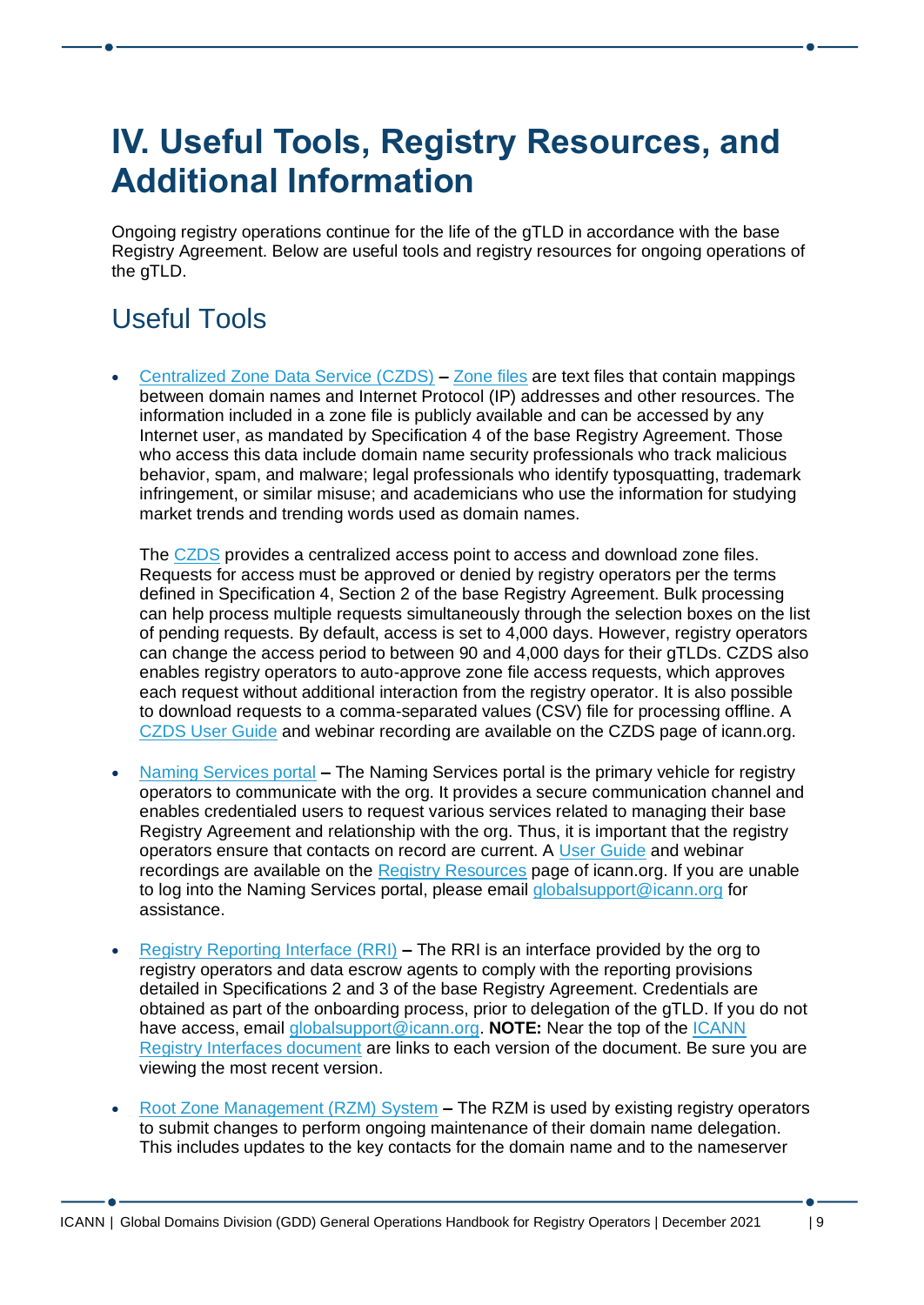configuration for the gTLD. For additional information on the [process](https://www.iana.org/domains/root/manage) for submitting a change, please email [root-mgmt@iana.org](mailto:root-mgmt@iana.org).

• [Service Level Agreement \(SLA\) Monitoring System API Specification](https://www.icann.org/mosapi) (MoSAPI) **–** ICANN's MoSAPI enables registry operators to monitor the health of their gTLDs in near real-time, take immediate corrective action should the need arise, and retrieve a list of the SLA monitoring system's probe nodes. The system is available to both gTLD and country code TLD (ccTLD) operators.

#### <span id="page-9-0"></span>[Registry Resources](https://www.icann.org/resources/pages/registry-resources-2017-09-22-en) on icann.org

- [icann.org](http://icann.org/) **–** The icann.org website offers an abundance of resources and information covering everything from [policy updates,](https://www.icann.org/resources/pages/advisories-policies-2017-10-04-en) registry services, upcoming industry events, and more. Visit the [Registry Operator](https://www.icann.org/resources/pages/registries/registries-en) and the [Registry Resources](https://www.icann.org/resources/pages/registry-resources-2017-09-22-en) pages, for helpful resources including [Frequently Asked Questions \(FAQs\).](https://www.icann.org/resources/pages/registries-faqs-2014-08-08-en)
- [Mailing List for Technical Registry Operations](mailto:%20gtld-tech@icann.org) **–** The org hosts a mailing list where you can subscribe to obtain technical announcements, ask questions, and address members' technical issues/questions in a community environment.
- [New gTLD Program Case Studies](https://newgtlds.icann.org/en/announcements-and-media/case-studies) As part of the org's global efforts to raise awareness of new gTLDs, all registry operators are invited to partner with us to develop case studies. These case studies tell the story of a gTLD, including its background and business objectives. They are intended for use as educational resources. For information on how to participate and share your story, email [globalsupport@icann.org.](mailto:globalsupport@icann.org)
- [Contracted Party Communications](https://www.icann.org/resources/pages/registry-gdd-news-events-2017-10-04-en) **–** The org provides communications to registry operators and GDD stakeholders in various forms. Please visit the [Contracted Party](https://www.icann.org/resources/pages/contracted-party-communications-en)  [Communications](https://www.icann.org/resources/pages/contracted-party-communications-en) page to see the email communications and legal notices from GDD to Contracted Parties over the years.
- [Open Data](https://opendata.icann.org/pages/home-page/) **–** The ICANN Open Data provides comprehensive access to raw data for the ICANN community including Domain Name Marketplace Indicators, Identifier Technologies Health Indicators, Registry Functions Activity Reports and Per-Registrar Transaction Reports. A user must be logged into their ICANN account to explore these datasets, and to access the latest updates, most downloads, and most API calls.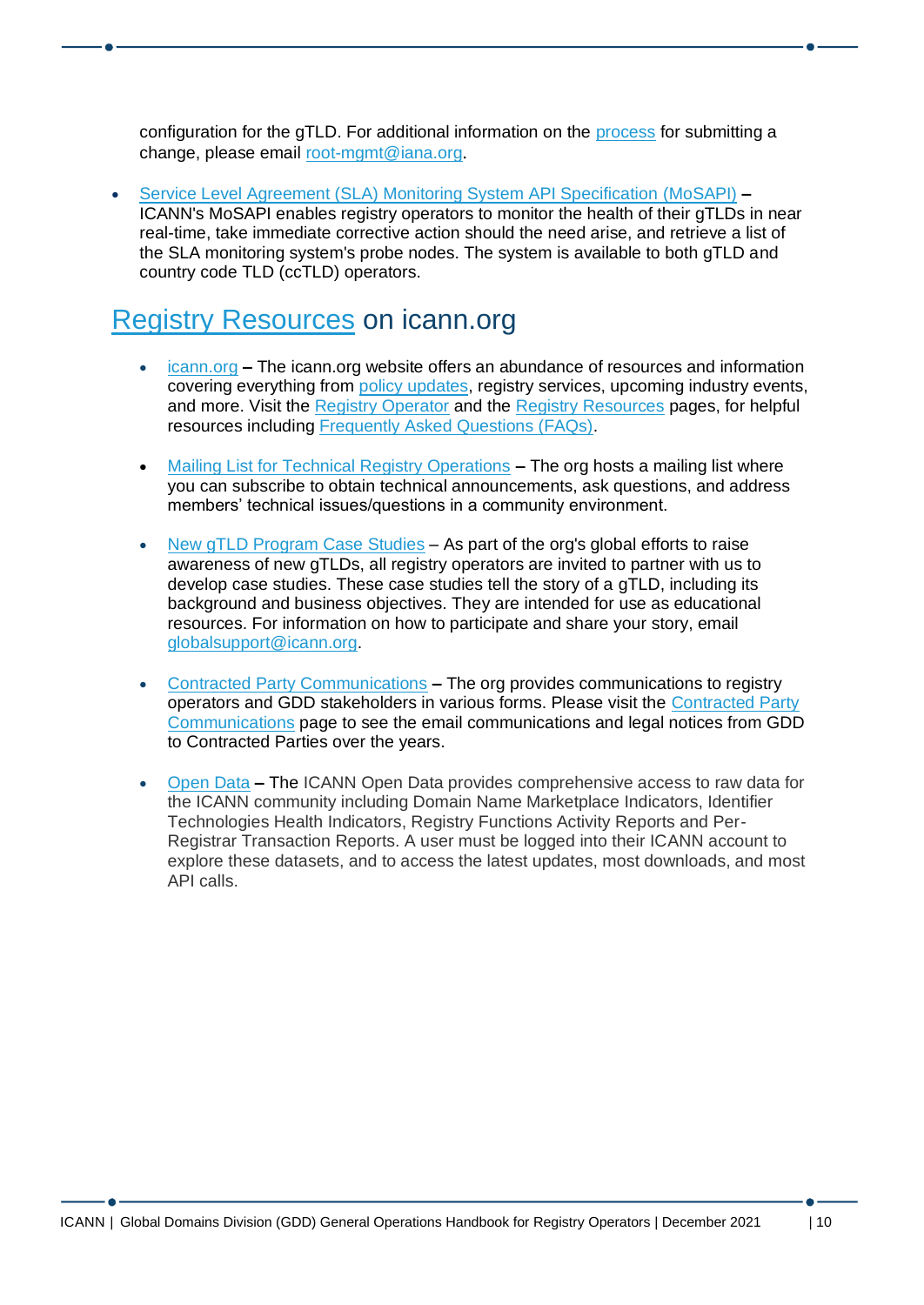#### <span id="page-10-0"></span>Additional Information

- **Rights of the Child –** ICANN reminds all registry operators of the Governmental Advisory Committee's (GAC) view expressed in the Buenos Aires Communiqué regarding the importance of protecting children and their rights, consistent with the UN Convention on the Rights of the Child. For more on this important topic, see entry [#13 in Annex 1 to ICANN NGPC Resolution No. 2014.02.05.NG01.](http://www.icann.org/en/groups/board/documents/resolutions-new-gtld-annex-1-05feb14-en.pdf)
- **Trademark Clearinghouse (TMCH) Sunrise and Claims Period –** The purpose of the TMCH is to facilitate the Sunrise and Claims services as defined in Section 1, Specification 7 of the base Registry Agreement. The Sunrise Period provides trademark holders with an opportunity to register domain names prior to general registration. New gTLDs with a .BRAND TLD designation (Specification 13) are not required to provide a Sunrise Period as long as the gTLD continues to be qualified as a .BRAND TLD by the org.

The Claims Period follows the Sunrise Period and runs for at least the first 90 days of general registration. During the Claims Period, anyone attempting to register a domain name matching a trademark recorded in the [Trademark Database \(TMDB\)](https://newgtlds.icann.org/en/about/trademark-clearinghouse/registries-registrars) will receive a notification. If the notified party registers the domain name, the TMCH will send a notice to those trademark holders informing them that a domain name that matches their trademark has been registered.

All registry operators are required to register with the TMDB during the onboarding process. In order to register with the TMDB, the registry operator submits its TMDB contact information via the Naming Services portal. Upon approval, the org will communicate with the TMDB contact about the registration and testing processes with IBM, the TMDB provider. For additional information about the TMDB, refer to the Sunrise and Claims TMDB [Registry User Manual](http://newgtlds.icann.org/en/about/trademark-clearinghouse/scsvcs/db-registry-06dec13-en.pdf) and also [Trademark Clearinghouse](https://www.icann.org/resources/pages/tmch-requirements-faq-en)  [Rights Protection Mechanisms Requirements FAQ.](https://www.icann.org/resources/pages/tmch-requirements-faq-en)

• [Universal Acceptance \(UA\)](https://www.icann.org/resources/pages/universal-acceptance-2012-02-25-en) **–** Universal Acceptance is the concept that all domain names should be treated equally. To achieve Universal Acceptance, Internet applications and systems must treat all TLDs in a consistent manner, including new gTLDs and Internationalized Domain Names (IDNs). Specifically, systems and applications must accept, validate, store, process, and display all domain names. Visit the [Universal Acceptance Steering Group](https://uasg.tech/) (UASG) page for the latest information, as well as to [report instances](https://uasg.tech/global-support-centre/) where an application or webpage is not UA ready. Additionally, questions or concerns about UA may be emailed to [globalsupport@icann.org.](mailto:globalsupport@icann.org)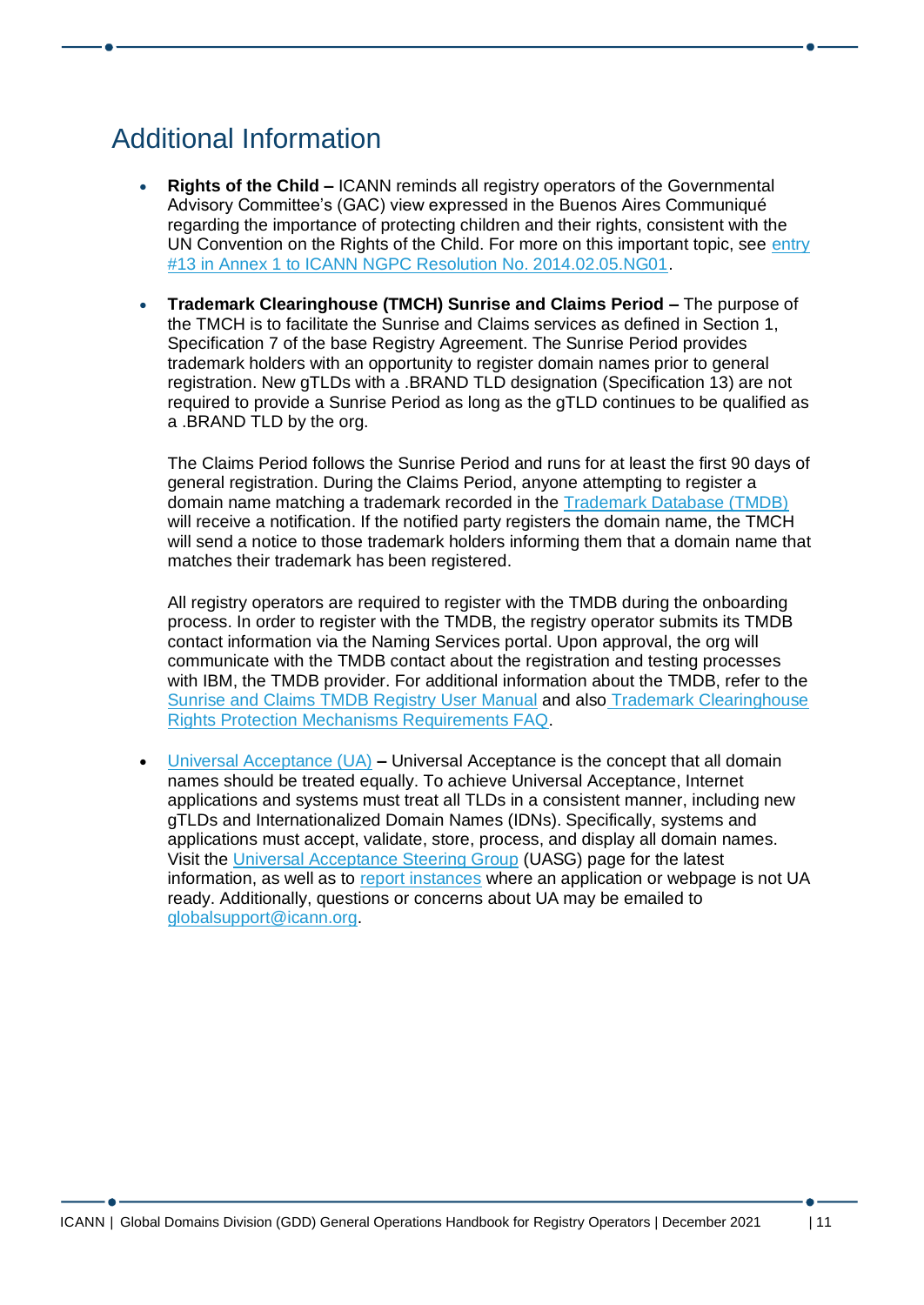## <span id="page-11-0"></span>**V. Registry Operator Obligations**

Registry operators are responsible for fulfilling specific ongoing obligations at all times in accordance with their base Registry Agreement. Below is a general summary of these obligations. Many registry operators will use the services of a third party to manage these operational requirements, either directly through their RSP or combined with a registry management provider. However, the obligations under the base Registry Agreement ultimately rest with the registry operator.

**NOTE**: "Daily" frequency means the task is initiated and completed at a certain time each day, e.g., submitting data escrow deposits. "Continuous" frequency means the task is ongoing with no particular time of initiation, e.g., upholding rights protection mechanisms.

#### <span id="page-11-1"></span>Continuous Obligations

- **Submit New Registry Services for Approval Through a Registry Services Evaluation Policy (RSEP) Request: Article 2.1 –** Contemplated new, modified, or removal of registry services may require the org's approval per the [RSEP service.](https://www.icann.org/resources/pages/rsep-2014-02-19-en) Evaluation is performed to determine whether there are security, stability, or competition issues in implementing the registry service.
- **Comply with Consensus & Temporary Policies: Specification 1 –** [Consensus](https://www.icann.org/resources/pages/registrars/consensus-policies-en)  [policies](https://www.icann.org/resources/pages/registrars/consensus-policies-en) are developed through the multi-stakeholder process and become contractual requirements for registry operators and accredited registrars. The ICANN organization will send notifications to registry operators announcing the effective date and the requirements of each new policy. Additional information may be found on the [Advisories, Consensus Policies, and Temporary Policies](https://www.icann.org/resources/pages/advisories-policies-2017-10-04-en) page on icann.org.
- **Grant Zone File Access: Specification 4 –** Zone files must be made publicly available and requests for access must be approved or denied by registry operators per the terms defined in Specification 4, Section 2 of the base Registry Agreement. The [Centralized Zone Data Server \(CZDS\)](https://czds.icann.org/) provides a centralized access point to access and download these files.

Registry operators define the Naming Services portal users that should be credentialed for access to CZDS. Further details about how a registry operator user can access and process requests as well as change the settings per TLD is defined on the [ICANN CZDS Naming Services Portal User Guide.](https://www.icann.org/en/system/files/files/czds-nsp-user-guide-25jan19-en.pdf)

- **Publish Certain Registration Data: Specification 4 –** Registry operators must operate a publicly available Registration Data Directory Service (RDDS) in accordance with the requirements of Specification 4 of the Registry Agreement. The RDDS is often referred to as WHOIS. Registry operators must publish the following information:
	- WHOIS service available via port 43, and a web-based directory service at <whois.nic.TLD>
	- On the gTLD's website, a link to ICANN's WHOIS policy page

For additional information, please review the [April 2015 Advisory,](https://www.icann.org/resources/pages/registry-agreement-raa-rdds-2015-04-27-en) [Registry](https://www.icann.org/resources/pages/rdds-labeling-policy-2017-02-01-en)  [Registration Data Directory Services Consistent Labeling and Display Policy](https://www.icann.org/resources/pages/rdds-labeling-policy-2017-02-01-en) and the [Temporary Specification for](https://www.icann.org/resources/pages/gtld-registration-data-specs-en) gTLD Registration Data.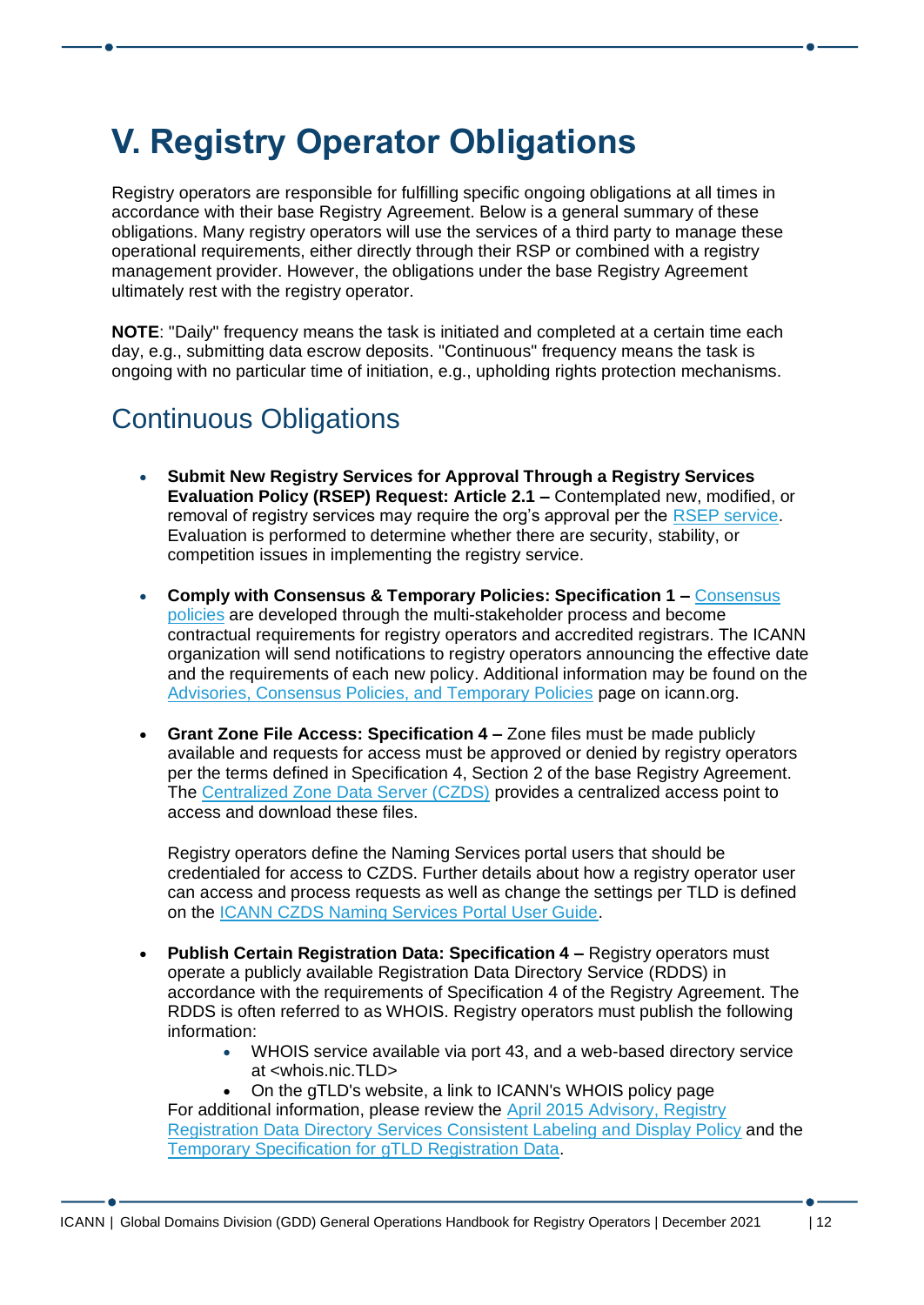- **Reserve Domain Names: Specification 5 –** The [Reserved Names page](https://www.icann.org/resources/pages/reserved-2013-07-08-en) on icann.org provides information regarding domain names which must not be allocated or used by the registry operator.
- **Meet Interoperability/Continuity Standards: Specification 6 –** Specification 6 of the base Registry Agreement mandates that there be continuity of registry services, abuse mitigation, and overall registry continuity (just to name a few standards) for the life of the gTLD. Registry operators must also publish DNS Security Extensions (DNSSEC) Practice Statements and Abuse contact information on the gTLD website.
- **Publish Internationalized Domain Name (IDN) Tables: Specification 6 –** Registry operators who offer IDNs must comply with the [ICANN IDN Implementation](https://www.icann.org/resources/pages/implementation-guidelines-2012-02-25-en)  [Guidelines](https://www.icann.org/resources/pages/implementation-guidelines-2012-02-25-en) and publish IDN tables in the IANA Repository.
- **Uphold Rights Protection Mechanisms (RPMs): Specification 7 –** [RPMs](https://www.icann.org/resources/pages/rpm-drp-2017-10-04-en) are safeguards that help protect trademark owner's intellectual property rights. Some of the RPMs are [Trademark Clearinghouse Requirements,](https://www.icann.org/resources/pages/tmch-requirements-2014-01-09-en) [Uniform Rapid Suspension](https://www.icann.org/resources/pages/urs-2014-01-09-en)  [\(URS\),](https://www.icann.org/resources/pages/urs-2014-01-09-en) and [Trademark Post-Delegation Dispute Resolution Procedures \(PDDRP\).](https://www.icann.org/resources/pages/pddrp-2014-01-09-en)
- **Maintain Continuing Operations Instrument (COI): Specification 8 –** Per Specification 8 of the base Registry Agreement, registry operators must maintain a [COI](https://www.icann.org/resources/pages/coi-2015-09-28-en) for six years from the effective date of the Registry Agreement. The COI must provide for sufficient financial resources to cover the five critical registry functions in the event of an emergency transition.
- **Registry Operator Code of Conduct: Specification 9 –** The Code of Conduct is a set of guidelines created to protect a gTLD's registrants. Registry operators are mandated to follow the Code of Conduct, as defined in Specification 9 of the new gTLD Registry Agreement, unless an exemption has been granted by the org.
- **Maintain Registry Performance: Specification 10 –** To avoid an emergency transition, as defined in Article 2, Section 2.13 of the base Registry Agreement, registry operators must comply with the performance specifications defined in Specification 10.
- **Abide by Public Interest Commitments (PICs): Specification 11 –** There are four sections in Specification 11:
	- Section 1 states that the registry operator will only use registrars that have signed the 2013 RRA
	- Section 2<sup>\*</sup> includes sections of the gTLD application that were requested to be included in the Registry Agreement as a binding commitment
	- Section 3 states that the registry operator must include a provision within the RRA prohibiting abuse, must maintain security threat reports, and must operate in a transparent manner in registration policies. Additional safeguards may be applicable to some gTLDs
	- Section 4\* includes additional commitments that were not included in the application, but that the registry operator requested to be incorporated as binding commitment into their Registry Agreement

\* Optional for applicants, and may not be included in all Registry Agreements.

• **Implement Community Registration Policies, if applicable: Specification 12 –** If the gTLD was approved as a community application, Specification 12 mandates that the registry operator must implement and comply with all community registration policies described in the specification.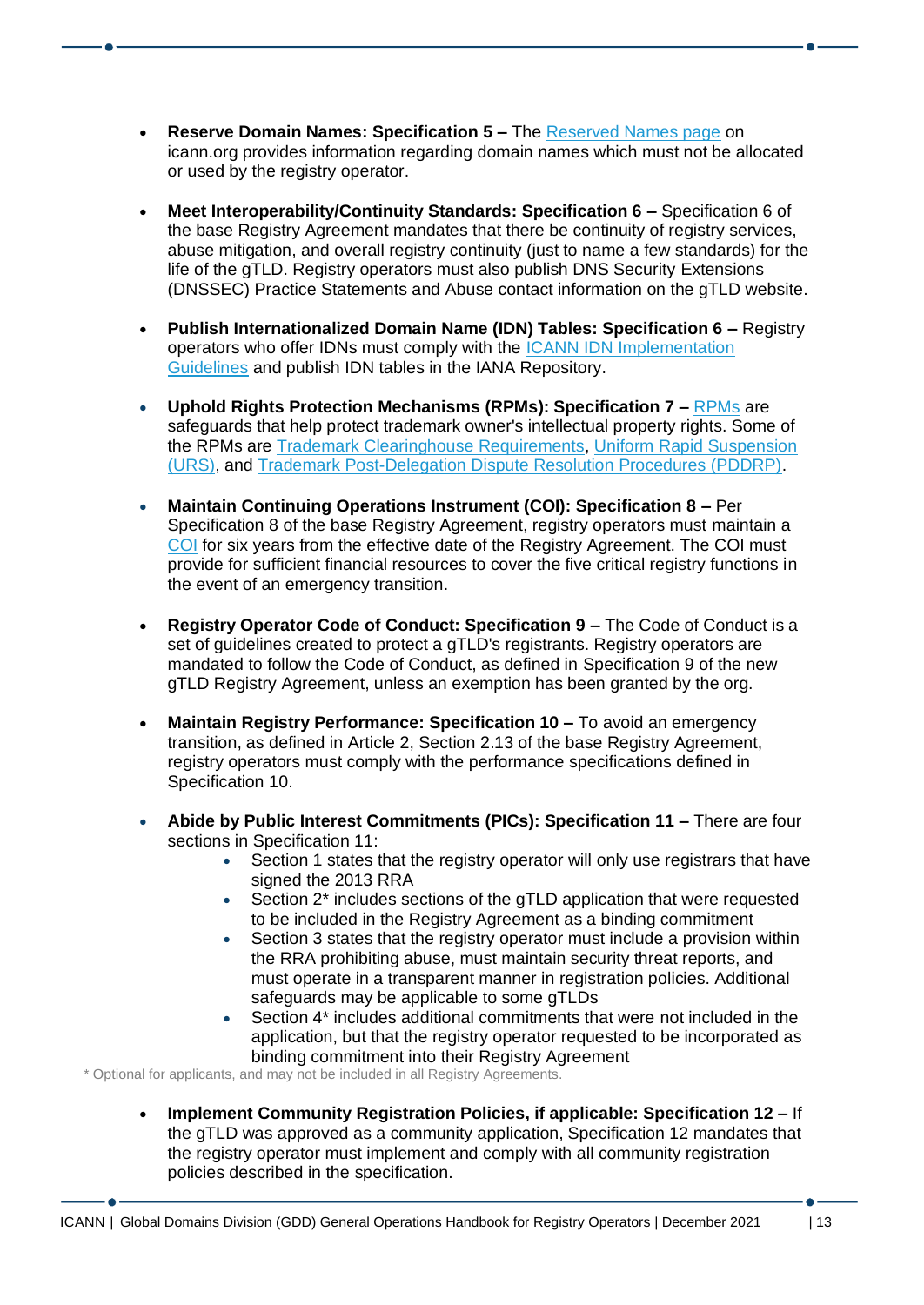- **Abide by Specification 13 .BRAND Requirements:** [Specification 13](https://newgtlds.icann.org/sites/default/files/agreements/agreement-approved-specification-13-21jan21-en.html) **–** Specification 13 provides qualified .BRAND TLDs modifications to the base Registry Agreement. One requirement is that registrants of .BRAND TLDs must only be the registry operator, its affiliates or trademark licensees and they must control the DNS records associated with domain names at any level in the TLD. Annual certification must also be provided to the org to ensure requirements of the definition of a .BRAND TLD are met.
- **Ensure All Contacts on Record Are Current –** As contacts change within the registry operator's organization and supporting subcontractors, the registry operator must submit a case via the Naming Services portal to ensure that contacts on record are updated. The org relies on the integrity of this data for providing notifications, sending invoices, etc. Failure to do so could result in unwarranted escalation inquiries.

Additionally, for updates to the sponsoring organization, administrative and/or technical contacts as listed in the IANA record for the TLD, please submit a root zone change request in accordance with IANA's procedures set forth at [http://www.iana.org/domains/root.](http://www.iana.org/domains/root)

- **Ensure "Notices" Contact on Record Is Accurate –** The base Registry Agreement requires certain notifications related to contractual requirements from the org to registry operators be sent to a contact designated by the registry operator in its agreement. To update this information, submit a case via the Naming Services portal to update this information. Given the importance of this role, [Section 7.9](https://newgtlds.icann.org/sites/default/files/agreements/agreement-approved-31jul17-en.html#article7.9) of the base Registry Agreement requires registry operators to notify the org of changes to the contact within 30 days of any change.
- **Ensure "Cross-Ownership Information" on Record is Accurate** Registry operators are required to provide the org with notification of its Affiliate relationships as required pursuant to Section 2.9(b). To notify the org of such relationship(s), registry operators can use the "Cross-Ownership Information" case type in the Naming Services portal.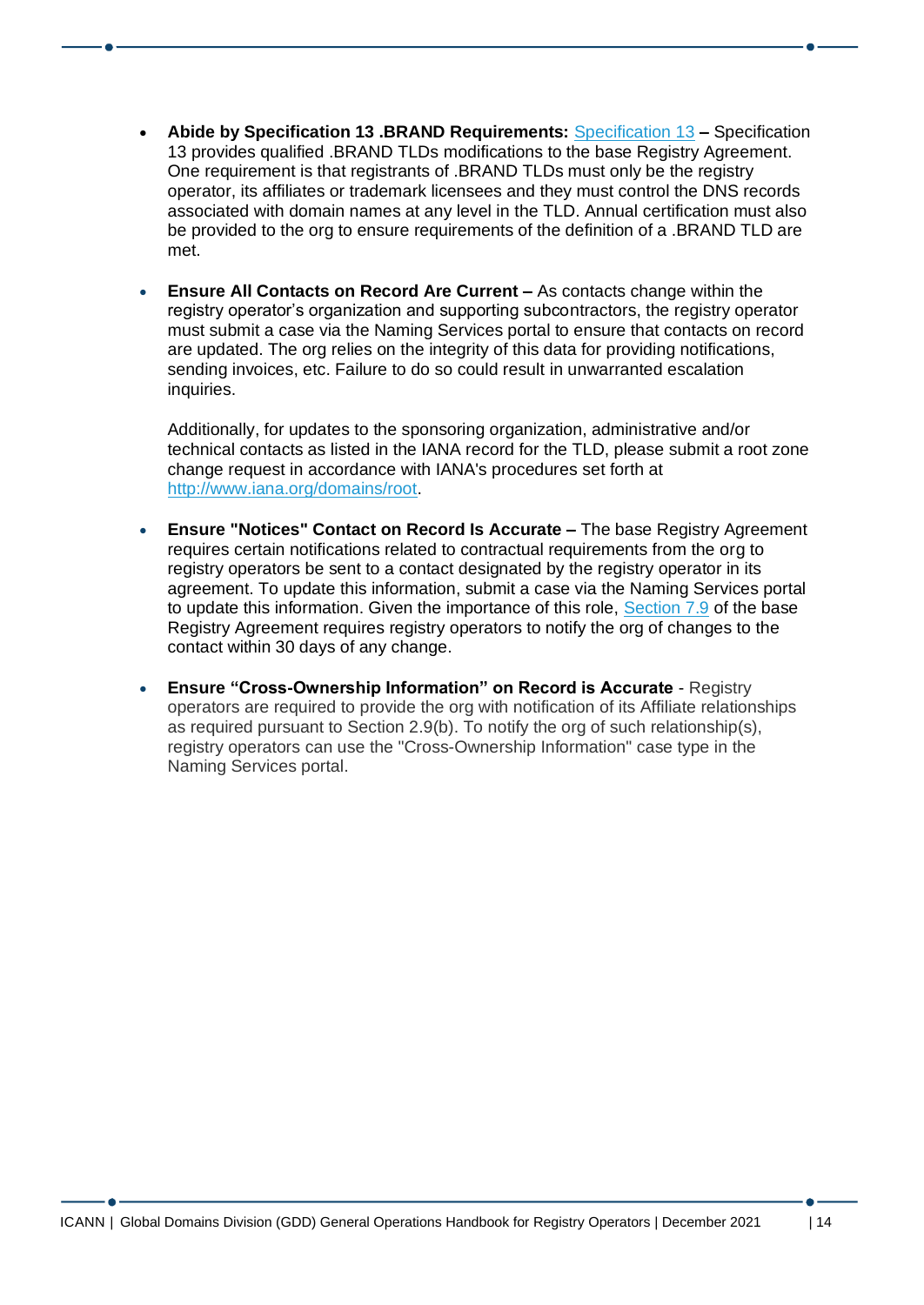### <span id="page-14-0"></span>Daily Obligations

• **Submit Data Escrow Deposits and Send Notification: Specification 2 –** Registry operators must engage with an [ICANN approved data escrow agent \(DEA\)](https://newgtlds.icann.org/en/applicants/data-escrow) to provide data escrow services per the provisions in Specification 2. Additionally, Section 7 of Specification 2 mandates that registry operators deliver a written statement to the org that includes a copy of the report generated upon creation of the deposit, confirming that the deposit has been inspected by the registry operator, and that it is accurate.

#### <span id="page-14-1"></span>Weekly Obligations

• **Grant Bulk Registration Data Access (BRDA): Specification 4 –** On a weekly basis, registry operators must provide the org with up-to-date registration data as described in Specification 4, Section 3.1.

#### <span id="page-14-2"></span>Monthly Obligations

• **Submit Transactions and Functions Reports: Article 2.4 and Specification 3 –** Within twenty (20) calendar days following the end of each calendar month, registry operators must deliver transaction reports via the Registry Reporting Interface (RRI) in the format set forth in Specification 3.

#### <span id="page-14-3"></span>Quarterly Obligations

- **Pay Registry-Level Fees: Article 6 –** Registry operators must pay the registry fixed fee of US\$6,250 per calendar quarter.
- **Pay Registry-Level Transaction Fees: Article 6 –** Registry-level transaction fees will be equal to the number of annual increments of an initial or renewal domain name registration, during the applicable calendar quarter, multiplied by US\$0.25. The registry-level transaction fee does not apply until more than 50,000 transactions have occurred in the gTLD during any calendar quarter or any consecutive four calendar quarter period.
- Fees will appear on quarterly invoices, issued at the end of the month, following the close of the calendar quarter. Beginning 31 July 2018, invoices will be transmitted via email only, unless otherwise requested. Paper invoices will only be mailed upon request. Per Article 6, Section 6.1(b), payment must be remitted within 30 days of the date on the invoice. To continue receiving paper invoices or to make updates to billing contacts, please email [globalsupport@icann.org.](mailto:globalsupport@icann.org)
- Please make note of the ICANN bank account number on the invoice as it is **different** than the original account number used to remit payments during the application and pre-delegation phases. Should your organization require updated vendor set-up documentation or require a purchase order be added to invoices, submit your request by opening a general inquiry case in the Naming Services portal. Additional information on fees may be found in the published **Billing FAQ**.